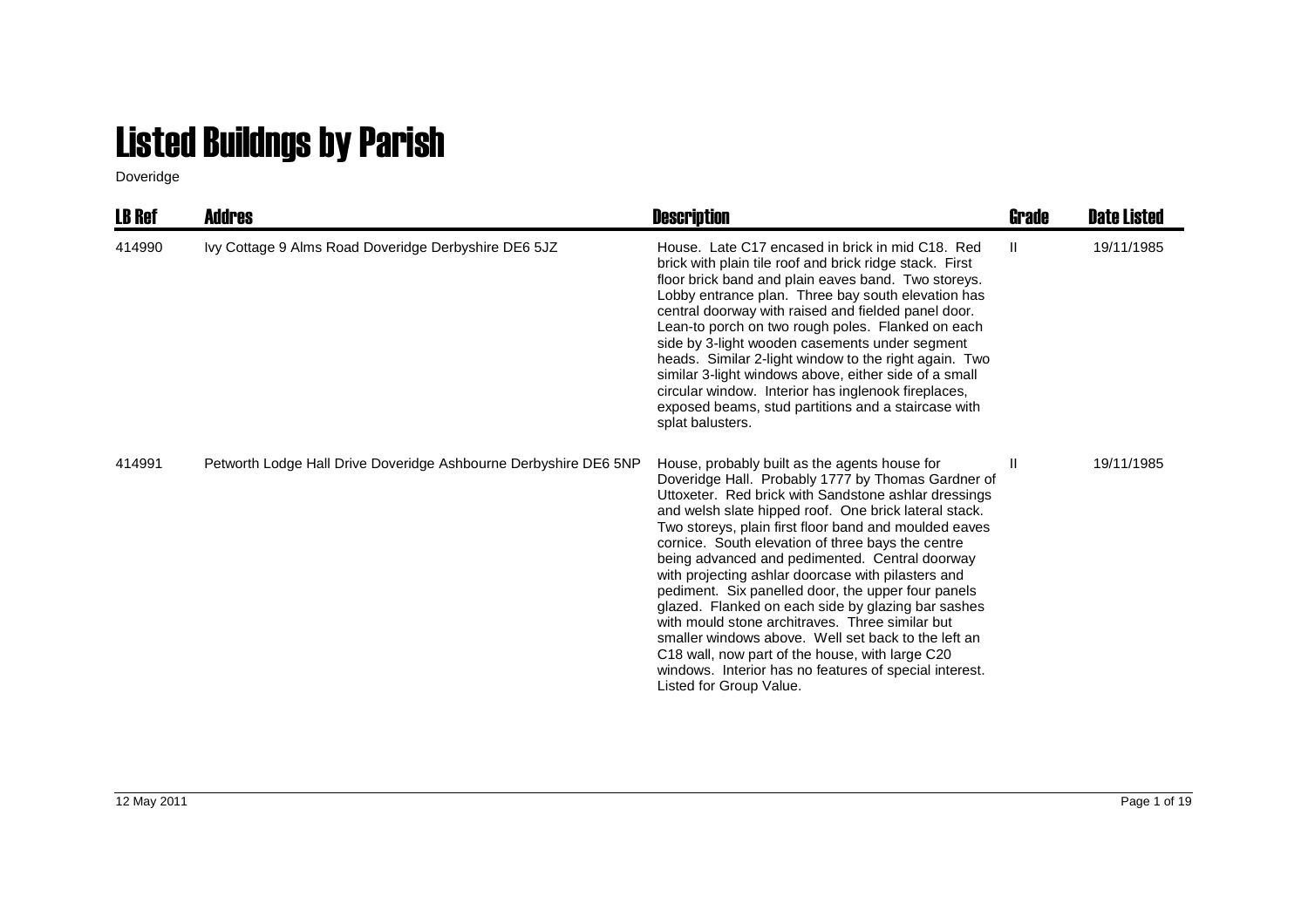| <b>LB Ref</b> | <b>Addres</b>                                                     | <b>Description</b>                                                                                                                                                                                                                                                                                                                                                                                                                                                                                                                                                                                                                                                                                                                                                                                                                                                                                                                                                                                                                                                                                                                                                                                                                                                                                         | Grade | <b>Date Listed</b> |
|---------------|-------------------------------------------------------------------|------------------------------------------------------------------------------------------------------------------------------------------------------------------------------------------------------------------------------------------------------------------------------------------------------------------------------------------------------------------------------------------------------------------------------------------------------------------------------------------------------------------------------------------------------------------------------------------------------------------------------------------------------------------------------------------------------------------------------------------------------------------------------------------------------------------------------------------------------------------------------------------------------------------------------------------------------------------------------------------------------------------------------------------------------------------------------------------------------------------------------------------------------------------------------------------------------------------------------------------------------------------------------------------------------------|-------|--------------------|
| 414992        | The Stables And Attached Cottages Hall Drive Doveridge Derbyshire | Stable block, now stables and four cottages. Late<br>C18, possibly by Thomas Gardner of Uttoxeter. Red<br>brick with welsh slate roof and brick ridge stacks.<br>Some stone dressings. One and two storeys.<br>Moulded stone eaves cornice. Triangular in plan.<br>Symmetrical eleven bay south elevation. Tall<br>pedimented central bay, advanced and rising above<br>the flanking bays. Broad segmental carriage arch to<br>ground floor with raised and fielded panelled doors.<br>Lunette above with stone sill band. To the right two<br>segmental arched wooden cross windows with brick<br>header arches, a segmental arched doorway and a<br>similar window to ground floor. To first floor two 2-light<br>casement windows with segmental heads, a circular<br>window and a further 2-light window. Five bays to left<br>form mirror image. Within the courtyard, stables along<br>one range with large segmental headed windows with<br>small pane metal casements and original stable<br>fittings. Coach houses along the other range with flat<br>headed and segmental arched double doors with<br>raised and fielded panelled doors. C20 walls attached<br>at south west corner not of listable quality and mid<br>C18 wrought iron gates brought from elsewhere.<br>Listed for Group Value. | H.    | 19/11/1985         |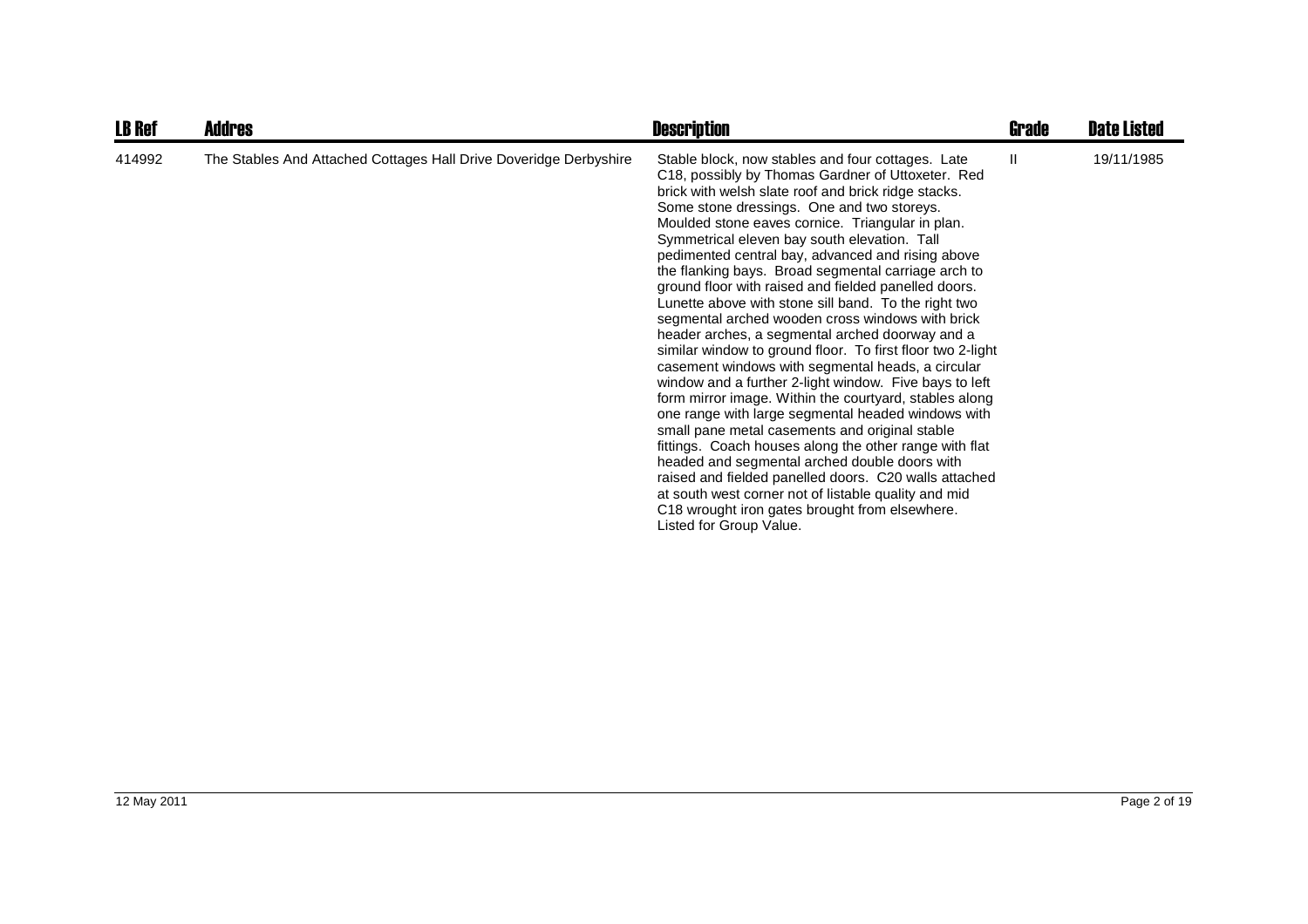| <b>LB Ref</b> | <b>Addres</b>                                        | <b>Description</b>                                                                                                                                                                                                                                                                                                                                                                                                                                                                                                                                                                                                                                                                                                                                                                                                                                                                                                                                                                                                                                                                                                                                                                                                                                                                                                                                                                                                                                                                                                                                                                                                                                                                                                                                                                                                                                                                                                                                                                                                                                                                                                                                                                           | <b>Grade</b> | <b>Date Listed</b> |
|---------------|------------------------------------------------------|----------------------------------------------------------------------------------------------------------------------------------------------------------------------------------------------------------------------------------------------------------------------------------------------------------------------------------------------------------------------------------------------------------------------------------------------------------------------------------------------------------------------------------------------------------------------------------------------------------------------------------------------------------------------------------------------------------------------------------------------------------------------------------------------------------------------------------------------------------------------------------------------------------------------------------------------------------------------------------------------------------------------------------------------------------------------------------------------------------------------------------------------------------------------------------------------------------------------------------------------------------------------------------------------------------------------------------------------------------------------------------------------------------------------------------------------------------------------------------------------------------------------------------------------------------------------------------------------------------------------------------------------------------------------------------------------------------------------------------------------------------------------------------------------------------------------------------------------------------------------------------------------------------------------------------------------------------------------------------------------------------------------------------------------------------------------------------------------------------------------------------------------------------------------------------------------|--------------|--------------------|
| 414993        | St Cuthberts Church Church Lane Doveridge Derbyshire | Parish church. Late C12, C13, early C14, C15.<br>Restorations in 1840 and 1869. Sandstone ashlar,<br>welsh slate south aisle roof, other roofs lead with<br>coped gables. West steeple, clerestoreyed nave with<br>aisles and chancel. Chamfered plinth. Plain parapet<br>to clerestory and aisles. West tower of three stages<br>with clasping buttresses. The lower part late C12,<br>remodelled and raised in the C13. C14 ashlar spire,<br>with one tier of lucarnes. C13 west doorway with one<br>order of colonettes. Two closely spaced lancet lights<br>above under a single dogtooth hoodmould. To the<br>south a single narrow lancet, coupled lancets above<br>under single dogtooth hoodmould, and a small lancet<br>above again. A similar arrangement to north.<br>Battlements and spire. North aisle has Dec west<br>window of two cusped ogee lights, with hoodmould,<br>low double chamfered north door now enclosed in<br>c1980 corridor leading to church hall, not of listable<br>quality. To the left are two 2-light Dec windows similar<br>to the west window and between them a buttress.<br>Angle buttress and 3-light east window with reticulated<br>tracery. All windows with deep outer chamfer. The<br>South aisle has a 2-light west window of two cusped<br>lancets with mouchettes and quatrefoil. Hoodmould<br>with head stops. The South side has a single<br>chamfered doorway and hoodmould with head stops.<br>C20 doors. To the right two Dec windows either side<br>of a buttress as on the north side. Angle buttress and<br>3-light east window with renewed reticulated tracery.<br>Clerestory has to the south four 3-light windows, the<br>easternmost one has a segmental head and crudely<br>trefoiled lights. The others have plain mullions under<br>flat arches. The north side has two similar windows.<br>one plain, the easternmost one as on the south. Tall<br>chancel with blind clerestory. To the north five tall<br>lancets, double chamfered and partly recut.<br>Hoodmould continuing as string course. Heavy<br>stringcourse at sill level of windows, above the plinth<br>and beneath the clerestory. One heavy C19 buttress, |              | 13/09/1967         |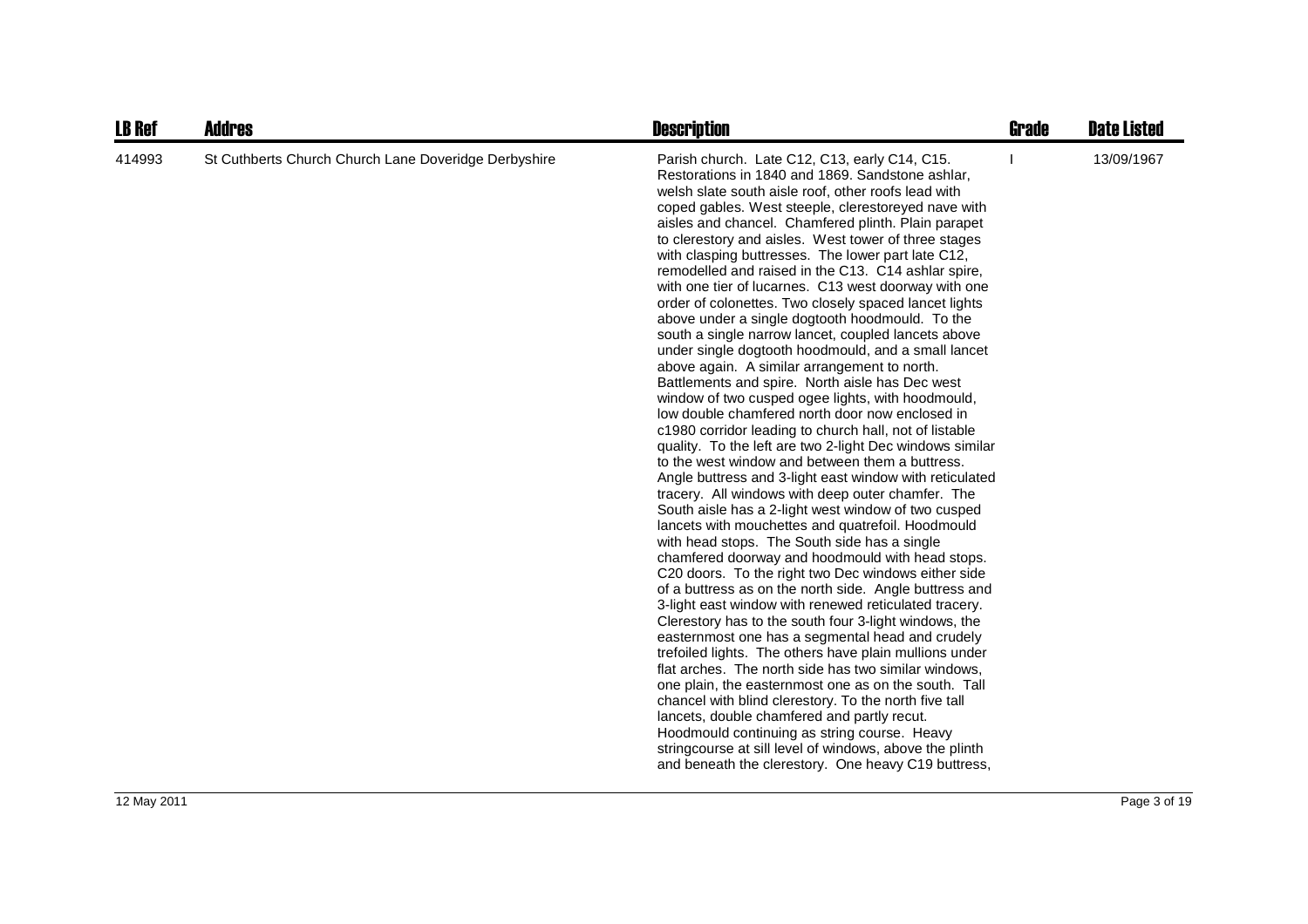| <b>LB Ref</b> | <b>Addres</b> | <b>Description</b>                                                                                                                                                                                                                                                                                                                                                                                                                                                                                                                                                                                                                                                                                                                                                                                                                                                                                                                                                                                                                                                                                                                                                                                                                                                                                                                                                                                                                                                                                                                                                                                                                                                                                                                                                                                                                                                                                                                                                                                                                                                                                                                                                                  | <b>Grade</b> | <b>Date Listed</b> |
|---------------|---------------|-------------------------------------------------------------------------------------------------------------------------------------------------------------------------------------------------------------------------------------------------------------------------------------------------------------------------------------------------------------------------------------------------------------------------------------------------------------------------------------------------------------------------------------------------------------------------------------------------------------------------------------------------------------------------------------------------------------------------------------------------------------------------------------------------------------------------------------------------------------------------------------------------------------------------------------------------------------------------------------------------------------------------------------------------------------------------------------------------------------------------------------------------------------------------------------------------------------------------------------------------------------------------------------------------------------------------------------------------------------------------------------------------------------------------------------------------------------------------------------------------------------------------------------------------------------------------------------------------------------------------------------------------------------------------------------------------------------------------------------------------------------------------------------------------------------------------------------------------------------------------------------------------------------------------------------------------------------------------------------------------------------------------------------------------------------------------------------------------------------------------------------------------------------------------------------|--------------|--------------------|
|               |               | a buttress at the east and west ends and two low<br>buttresses. The South side from the east has three<br>similar lancets, a priests doorway with filleted roll<br>moulding and hoodmould, and a tall 2-light C14<br>window with almost triangular headed dusped lights<br>under one segmental head. Four string courses as on<br>the north side. Two large buttresses and two smaller<br>buttresses. Large 5-light Perp east window, much<br>renewed, with panel tracery. Buttresses on either<br>side. Beneath the east window a wall tablet to<br>Katherine Wall died 1713, metal inscription plate with<br>coat of arms and classical stone aedicule. Interior has<br>four bay south arcade and three bay north arcade.<br>octagonal piers and capitals and double chamfered<br>arches. The capitals all look re-cut. In the south aisles<br>evidence of an earlier clerestory. Low tower arch,<br>double chamfered, the inner order on corbels low<br>down, that to the south with a head and nailhead. No<br>chancel arch, nave and chancel continue<br>uninterrupted. Continuous moulded hoodmould over<br>the windows and string course above. C15 nave and<br>chancel roof with arched braced tie beams. Moulded<br>principal rafters and purlins. North side of the chancel<br>has a tomb recess with moulded arch. In front of it a<br>brass surround to Ralph Okeover died 1487. To the<br>right two aumbrys, one with an early C19 door.<br>Double piscina on the south side with octagonal<br>colonette and moulded arches. C13. The right hand<br>arch is cut into by a large wall monument above, to<br>William Davenport and his wife, died 1640 and 1639.<br>Free standing figures face each other across a prayer<br>desk, architectural surround, three praying children<br>below and a child in a cot. Arabella Cavendish died<br>1739, bold surround with frieze of gadrooning along<br>the bottom. Henry Cavendish died 1698, with a<br>bolection moulded surround. Francis Cavendish died<br>1650, tablet framed by paired columns with a kind of<br>round-arched pediment. Rev. John Fitzherbert died<br>1785, tablet surmounted by an urn against a slate |              |                    |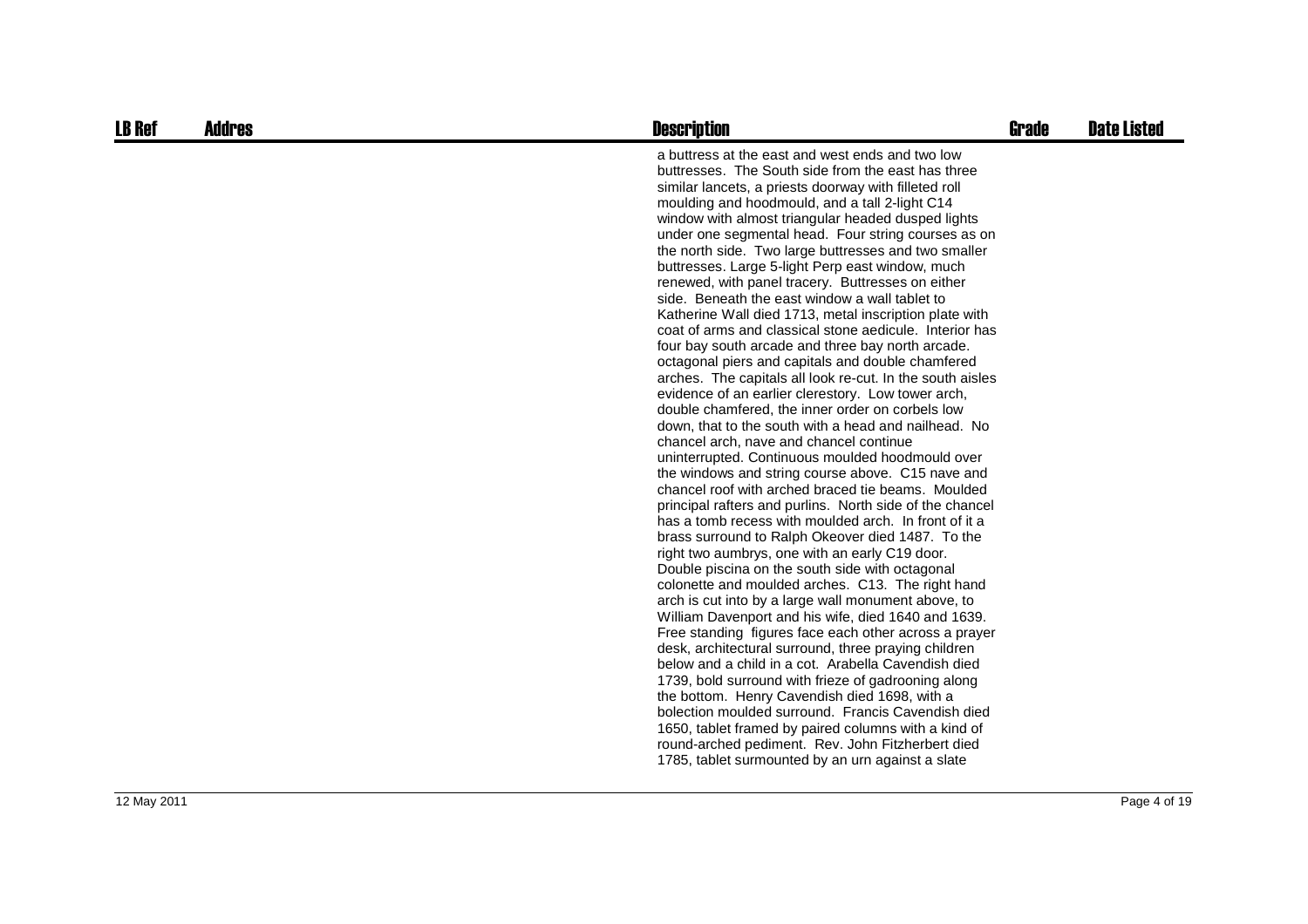| <b>LB Ref</b> | <b>Addres</b>                                                        | <b>Description</b>                                                                                                                                                                                                                                                                                                                                                                                                                                                                                                                                                                                                                                                                                                                                                                                                                                                    | <b>Grade</b>  | <b>Date Listed</b> |
|---------------|----------------------------------------------------------------------|-----------------------------------------------------------------------------------------------------------------------------------------------------------------------------------------------------------------------------------------------------------------------------------------------------------------------------------------------------------------------------------------------------------------------------------------------------------------------------------------------------------------------------------------------------------------------------------------------------------------------------------------------------------------------------------------------------------------------------------------------------------------------------------------------------------------------------------------------------------------------|---------------|--------------------|
|               |                                                                      | obelisk. Small brass to the left of the aumbrys to<br>Francis Cavendish died 1650. Rev Thomas<br>Cavendish died 1859, tablet by C Maile Sc of London.<br>In the South aisle a wall monument to Thomas Milward<br>died 1658 with crudely carved figures holding back<br>curtains from the tablet. Incised alabaster slab, to a<br>priest, C14 (north aisle). Chest, probably C17, in the<br>Chancel. Stained glass: Two lancets in chancel south<br>c1924 by Kempe and Tower. In the north windows<br>glass of the 1860s possibly by Clayton and Bell. Two<br>windows in the north aisle 1960 by Patrick Nuttgens.<br>In the south aisle west window, jumbled fragments of<br>C15 glass. Font, circular bowl on a cluster of shafts,<br>probably C13 but completely recut. C18 cover. Three<br>C18 hatchments (chancel north). C19 woodwork.<br>Listed for Group Value |               |                    |
| 414994        | Churchyard Cross At St Cuthberts Church Lane Doveridge<br>Derbyshire | Churchyard Cross. Probably C14 with C19<br>restoration. Sandstone ashlar. Square base set on<br>five circular stone steps and surmounted by a tapering<br>shaft with hollowed-out sides. Square top lantern with<br>trefoiled sides, incorporating a crucifix in one side.<br>Listed for Group Value.                                                                                                                                                                                                                                                                                                                                                                                                                                                                                                                                                                 | $\mathbf{I}$  | 19/11/1985         |
| 414995        | Dove Bridge Doveridge Derbyshire                                     | Road bridge, now disused. Probably C15, Coursed<br>squared sandstone. Six arches, rising to the centre.<br>Two central arches round-arched. Outer four with<br>segmental pointed arches with a single chamfer. Tall<br>triangular cutwaters between each arch. Plain parapet<br>walls.                                                                                                                                                                                                                                                                                                                                                                                                                                                                                                                                                                                | <b>IISTAR</b> | 13/09/1967         |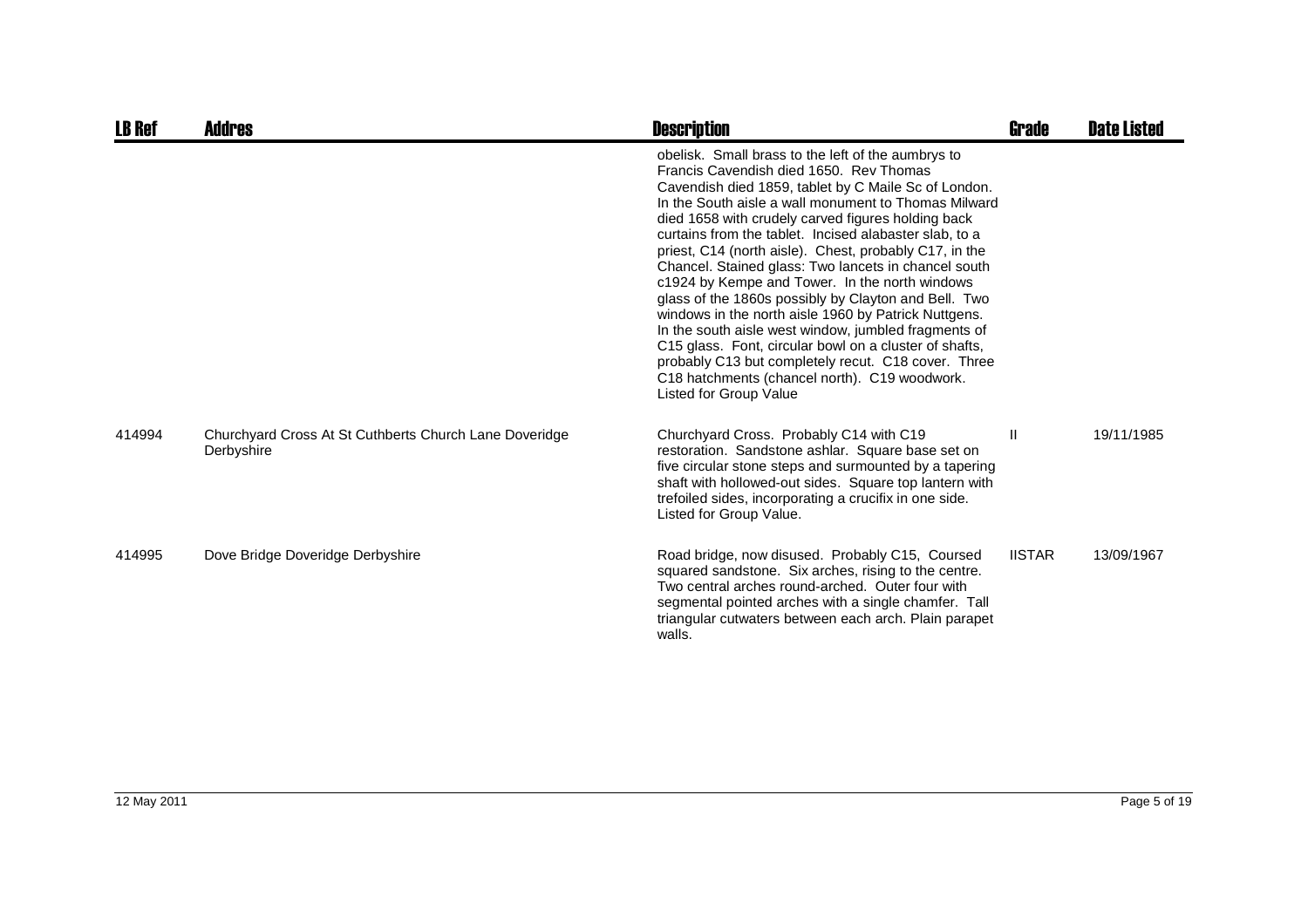| <b>LB Ref</b> | Addres                                              | <b>Description</b>                                                                                                                                                                                                                                                                                                                                                                                                                                                                                                                                                                                                                                                                                                                                                                                                                                                                                                                                                                                                                                                                                                                                                                                                                                                                                                                                                                                                                                                                                                                                                                                                                                                                                                                                                                                                                                                                                                                                                                                                                                                                                                                              | Grade         | <b>Date Listed</b> |
|---------------|-----------------------------------------------------|-------------------------------------------------------------------------------------------------------------------------------------------------------------------------------------------------------------------------------------------------------------------------------------------------------------------------------------------------------------------------------------------------------------------------------------------------------------------------------------------------------------------------------------------------------------------------------------------------------------------------------------------------------------------------------------------------------------------------------------------------------------------------------------------------------------------------------------------------------------------------------------------------------------------------------------------------------------------------------------------------------------------------------------------------------------------------------------------------------------------------------------------------------------------------------------------------------------------------------------------------------------------------------------------------------------------------------------------------------------------------------------------------------------------------------------------------------------------------------------------------------------------------------------------------------------------------------------------------------------------------------------------------------------------------------------------------------------------------------------------------------------------------------------------------------------------------------------------------------------------------------------------------------------------------------------------------------------------------------------------------------------------------------------------------------------------------------------------------------------------------------------------------|---------------|--------------------|
| 414997        | Home Farm West Broughton Sudbury Derbyshire DE6 5HX | Farmhouse. C16, early C18 and C19. Red brick and<br>close studded timber frame with plaster infil, partly<br>encased in brick and clapboard. Plain tile roofs with<br>three brick ridge stacks and two gable stacks. Two<br>storeys, irregular plan. East elevation of four bays<br>with exposed close studded timber frame. Right hand<br>two bays may be earlier. Twin gabled with central<br>stack and first floor jetty. Clapboard to upper floor.<br>Ground floor has two 3-light casement windows and a<br>door to the left. Two similar 3-light windows above and<br>two single-light trefoil-headed windows in the gables.<br>Large, gabled two storey porch to right, close studded,<br>with middle rail and diagonal and decorative timbers in<br>the gable. Moulded floor plate. Oak panelled door to<br>east with 3-light wooden mullioned and transomed<br>window above, with diamond leaded lights. To the<br>sides of the porch a 4-light and a 3-light wooden<br>mullion window. Further bay to right with a 3-light<br>wooden casement window to ground floor and a 2-light<br>window above. North gable end has exposed timbers<br>with middle rail and moulded brackets. Early C18<br>west wing of brick with first floor band and second floor<br>band to south gable end, which has two 2-light<br>casement windows with gauged brick heads. The<br>lower window has metal diamond lights. To the right<br>irregular fenestration of tripartite casement windows<br>under segment heads. C19 south west wing. South<br>gable end to right with chamfered plinth, first floor<br>band, and to the ground floor a blocked doorway and a<br>blocked window with gauged brick head. Interior has<br>exposed ceiling beams, centre room on the ground<br>floor has Jacobean panelling and a stone<br>chimneypiece. Several early Georgian panelled<br>doors. Bedroom at the south end has a wooden<br>bolection moulded chimneypiece. Within the existing<br>roof an older, possibly medevial, crown post collar<br>purlin roof of two full bays. Smokeblackened and with<br>ashlar pieces from the rafters to the wall plates. | <b>IISTAR</b> | 13/09/1967         |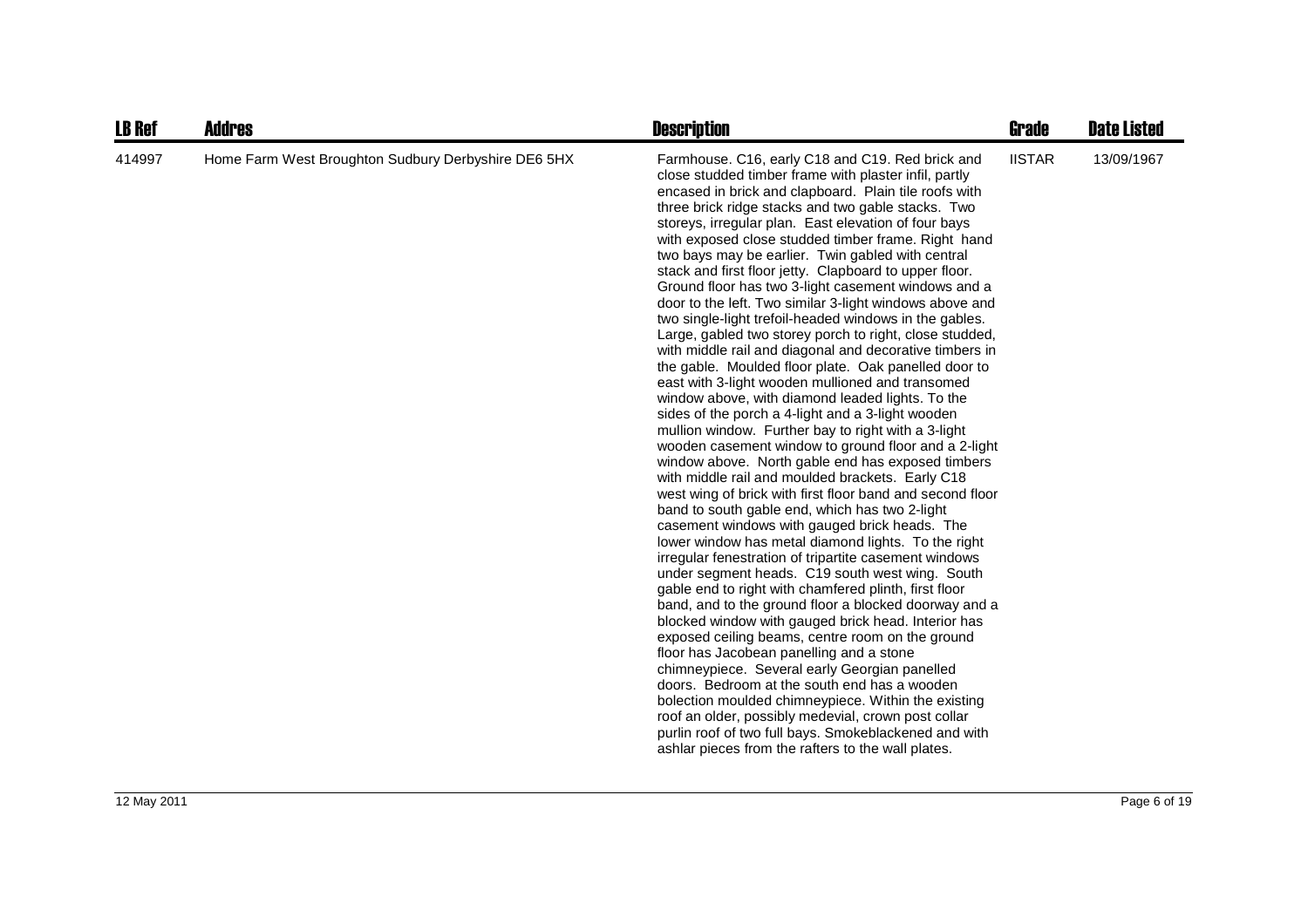| <b>LB Ref</b> | <b>Addres</b>                                                        | <b>Description</b>                                                                                                                                                                                                                                                                                                                                                                                                                                                                                                                                     | <b>Grade</b> | <b>Date Listed</b> |
|---------------|----------------------------------------------------------------------|--------------------------------------------------------------------------------------------------------------------------------------------------------------------------------------------------------------------------------------------------------------------------------------------------------------------------------------------------------------------------------------------------------------------------------------------------------------------------------------------------------------------------------------------------------|--------------|--------------------|
| 414998        | The Lodge Brocksford Hall Derby Road Doveridge Derbyshire DE6<br>5PA | Lodge. 1893 by Douglas and Fordham of Chester.<br>Red brick with Sandstone dressings, and timber<br>framed. Plain tile roof. Massive panelled brick ridge<br>stacks. Asymmetrical. Two bay east elevation with<br>broad gable to left. Brick ground floor with a canted<br>bay window of 1-3-1 lights with recessed and<br>chamfered stone surround. The upper floor jettied and<br>timber framed, with two 2-light wooden casement<br>windows. Single storey porch bay to right with hipped<br>roof and C20 half glazed door. Listed for Group Value. | Ш            | 19/11/1985         |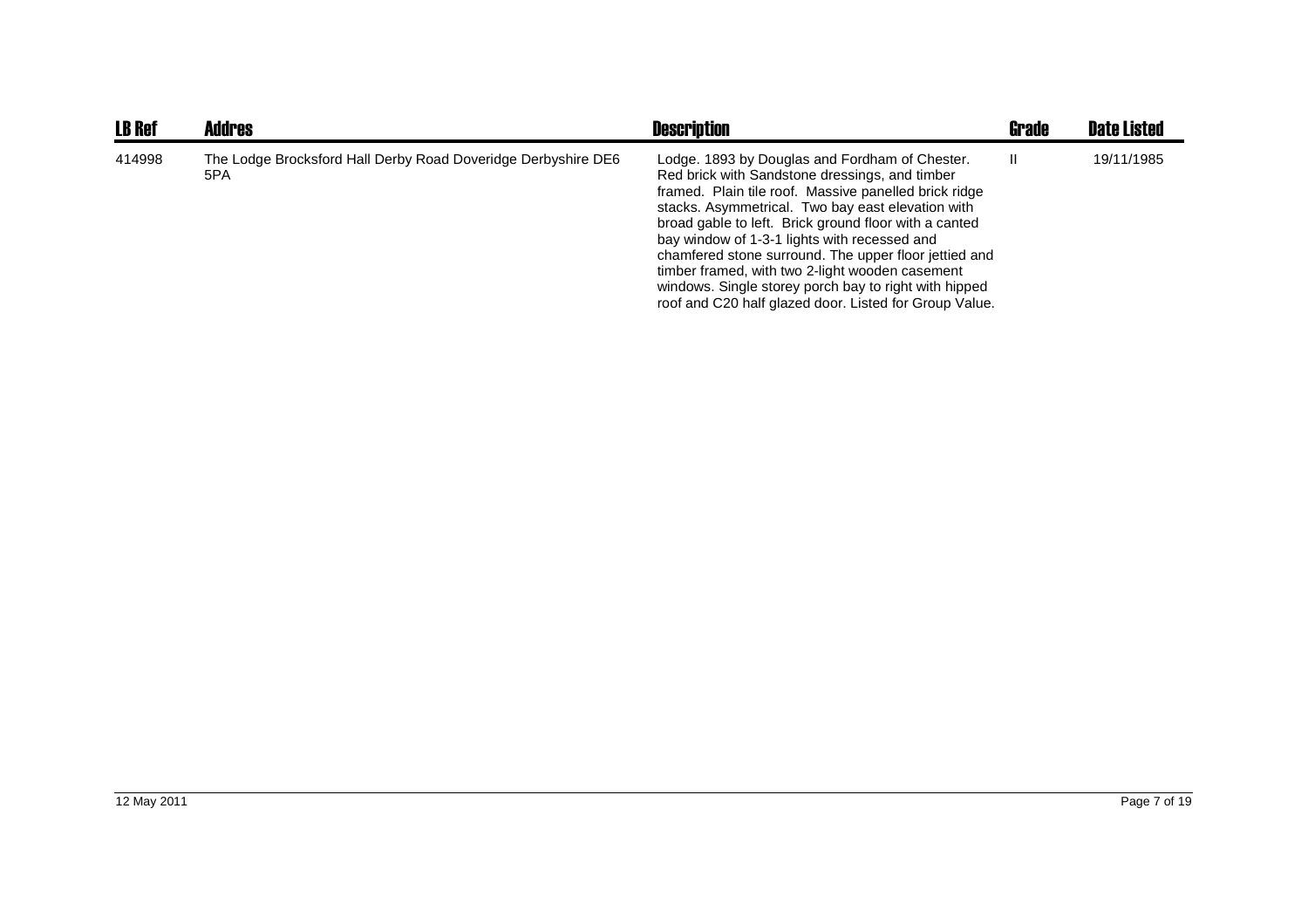| <b>LB Ref</b> | <b>Addres</b>                                           | <b>Description</b>                                                                                                                                                                                                                                                                                                                                                                                                                                                                                                                                                                                                                                                                                                                                                                                                                                                                                                                                                                                                                                                                                                                                                                                                                                                                                                                                                                                                                                                                                                                                                                                                                                                                                                                                                                                                                                                                                                                                                                                                                                                                                                                                                                                                                            | <b>Grade</b> | <b>Date Listed</b> |
|---------------|---------------------------------------------------------|-----------------------------------------------------------------------------------------------------------------------------------------------------------------------------------------------------------------------------------------------------------------------------------------------------------------------------------------------------------------------------------------------------------------------------------------------------------------------------------------------------------------------------------------------------------------------------------------------------------------------------------------------------------------------------------------------------------------------------------------------------------------------------------------------------------------------------------------------------------------------------------------------------------------------------------------------------------------------------------------------------------------------------------------------------------------------------------------------------------------------------------------------------------------------------------------------------------------------------------------------------------------------------------------------------------------------------------------------------------------------------------------------------------------------------------------------------------------------------------------------------------------------------------------------------------------------------------------------------------------------------------------------------------------------------------------------------------------------------------------------------------------------------------------------------------------------------------------------------------------------------------------------------------------------------------------------------------------------------------------------------------------------------------------------------------------------------------------------------------------------------------------------------------------------------------------------------------------------------------------------|--------------|--------------------|
| 414999        | Brocksford Hall Derby Road Doveridge Derbyshire DE6 5PA | Small country house, now school. 1893 for Mr C W<br>Jervis Smith by Douglas and Fordham of Chester, in a<br>Jacobean style. Brick, faced with Ruabon wire-cut<br>bricks. Blue brick diaper work and mottled red and<br>white Hollington stone dressings. Plain tile roof with<br>dark brindled tiles. Stone coped gables with moulded<br>kneelers and ball finials. Six tall brick stacks. Brick<br>tower to south east with pyramid roof, containing the<br>water tank. Elevations symmetrical in massing but not<br>in detail. Seven bay north elevation with five gables.<br>Mullioned and transomed windows with ovolo moulded<br>mullions. Off-centre two storey porch has Tudor-<br>arched doorway, plank double doors and single light<br>windows with transom on each side. Canted oriel<br>above of 1-3-1 lights, with angle finials and sunk panel<br>with coat of arms above. To the right a 4-light<br>mullioned and transomed window with 4-light mullion<br>window above with decorative cresting. To right again<br>a large paired staircase window of 2 plus 2 lights with<br>two transoms. Similar details to left of porch with one,<br>two, three and four light windows and a smaller<br>secondary staircase window. Low, flat-roofed, single<br>storey bay is a slightly later addition. Six bay south<br>elevation with symmetrical arrangement of three<br>gables. Advanced centre bay has a 4-light mullioned<br>and transomed window with 3-light window above. To<br>the left are two 3-light mullioned and transomed<br>windows with two 3-light windows above. Advanced<br>gabled bay to left again has a broad two storey canted<br>bay window of 2-3-2 lights to each floor, the lower<br>ones with transom. Small 2-light window in the gable.<br>To the right of the centre bay a doorway with later half-<br>timbered porch and 3-light mullioned and transomed<br>window. 4-light window above. Advanced bay to right<br>again almost matches the corresponding bay to left,<br>with canted bay, but with a 4-light window in the gable<br>and a slit window above. Water tower set back to<br>right. In the angle a single storey bay with curious<br>stepped parapet Brick and timber framed stable block | Ш            | 19/11/1985         |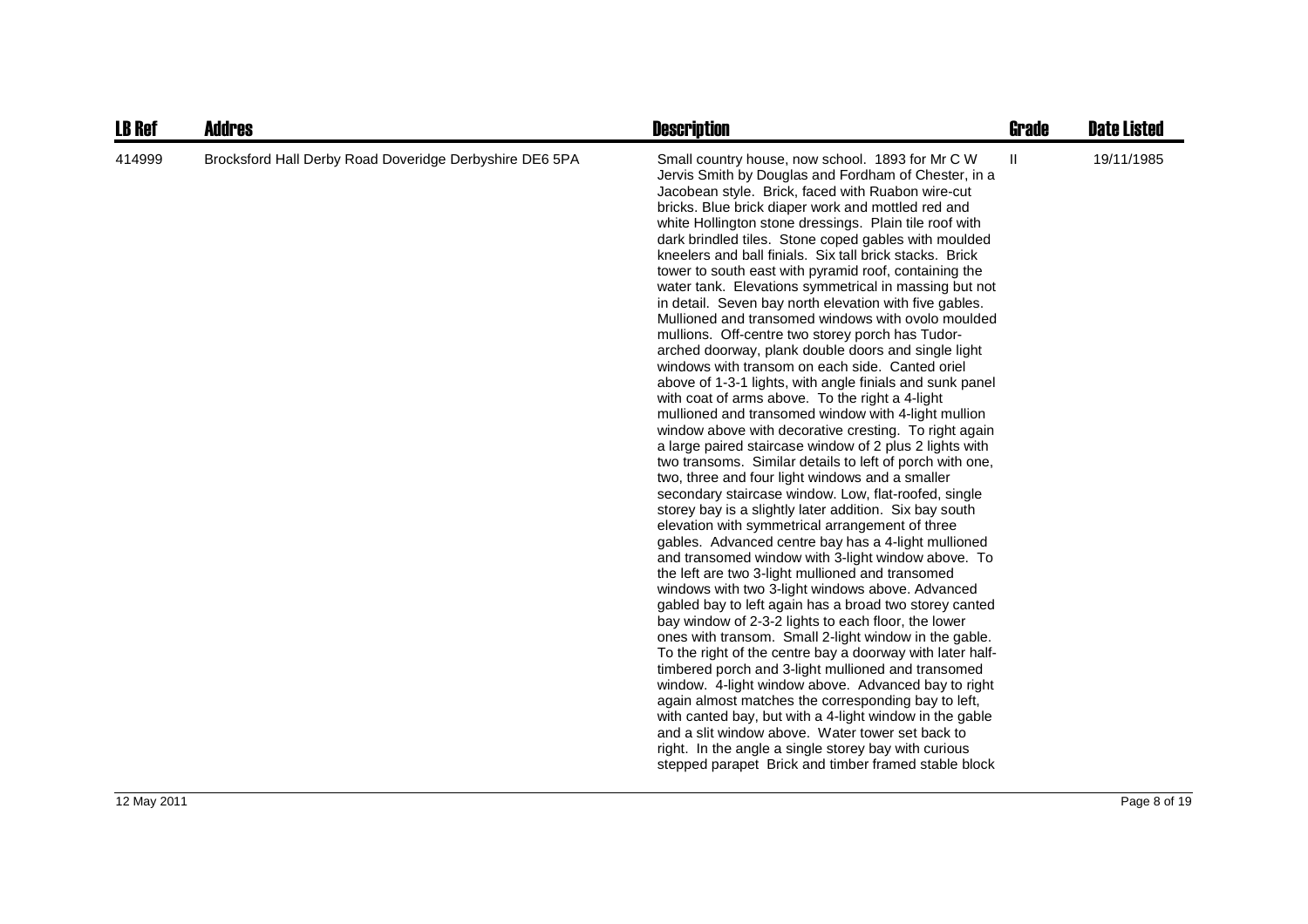| <b>LB Ref</b> | <b>Addres</b>                                              | <b>Description</b>                                                                                                                                                                                                                                                                                                                                                                                                                                                                                                                                                                                                                                                                                                                                                                                                                                                                                                                                                                                                                  | <b>Grade</b>  | <b>Date Listed</b> |
|---------------|------------------------------------------------------------|-------------------------------------------------------------------------------------------------------------------------------------------------------------------------------------------------------------------------------------------------------------------------------------------------------------------------------------------------------------------------------------------------------------------------------------------------------------------------------------------------------------------------------------------------------------------------------------------------------------------------------------------------------------------------------------------------------------------------------------------------------------------------------------------------------------------------------------------------------------------------------------------------------------------------------------------------------------------------------------------------------------------------------------|---------------|--------------------|
|               |                                                            | attached to north east corner forming an L-range.<br>Carriage entrance with timber framed upper floor with<br>a 3-light window to west. Pedimented bell turret with<br>ogee-capped louvred lantern and weather vane above.<br>The interior of the house has a re-used mid-C18<br>staircase around an open well. Two turned balusters<br>per tread, curved tread ends and ramped and<br>wreathed handrail. Raised and fielded panelled dado.<br>The drawing room has re-used mid C18 panelling,<br>doorcase with lugged architrave with egg and dart<br>motif and carved overdoor with modillion cornice.<br>Elaborate chimney piece with Rococo overmantel<br>enclosing a circular painting. The upper landing has<br>fluted columns and keyed segmental arches. Re-used<br>C18 chimney piece. The entrance hall has possibly re-<br>used Jacobean panelling and a re-used plaster frieze.<br>The re-used material came from Fenton Hall in<br>Staffordshire. source: Building News Vol. 64, 1893<br>p.867. Listed for Group Value. |               |                    |
| 415000        | The Cavendish Arms Derby Road Doveridge Derbyshire DE6 5JR | Public House. Early C19. Red brick, mostly<br>roughcast. Plain tile hipped roof with two brick ridge<br>stacks and a lateral stack. Twin gabled rear wing with<br>a gable stack. Dentil eaves cornice. Two storeys.<br>Three bay north elevation. Off-centre doorway with<br>moulded wood surround with paired pilasters.<br>Panelled door. To the right a tripartite glazing bar<br>sash window with similar window above. To the left<br>two glazing bar sashes with two similar sashes above.                                                                                                                                                                                                                                                                                                                                                                                                                                                                                                                                    | $\mathbf{II}$ | 19/11/1985         |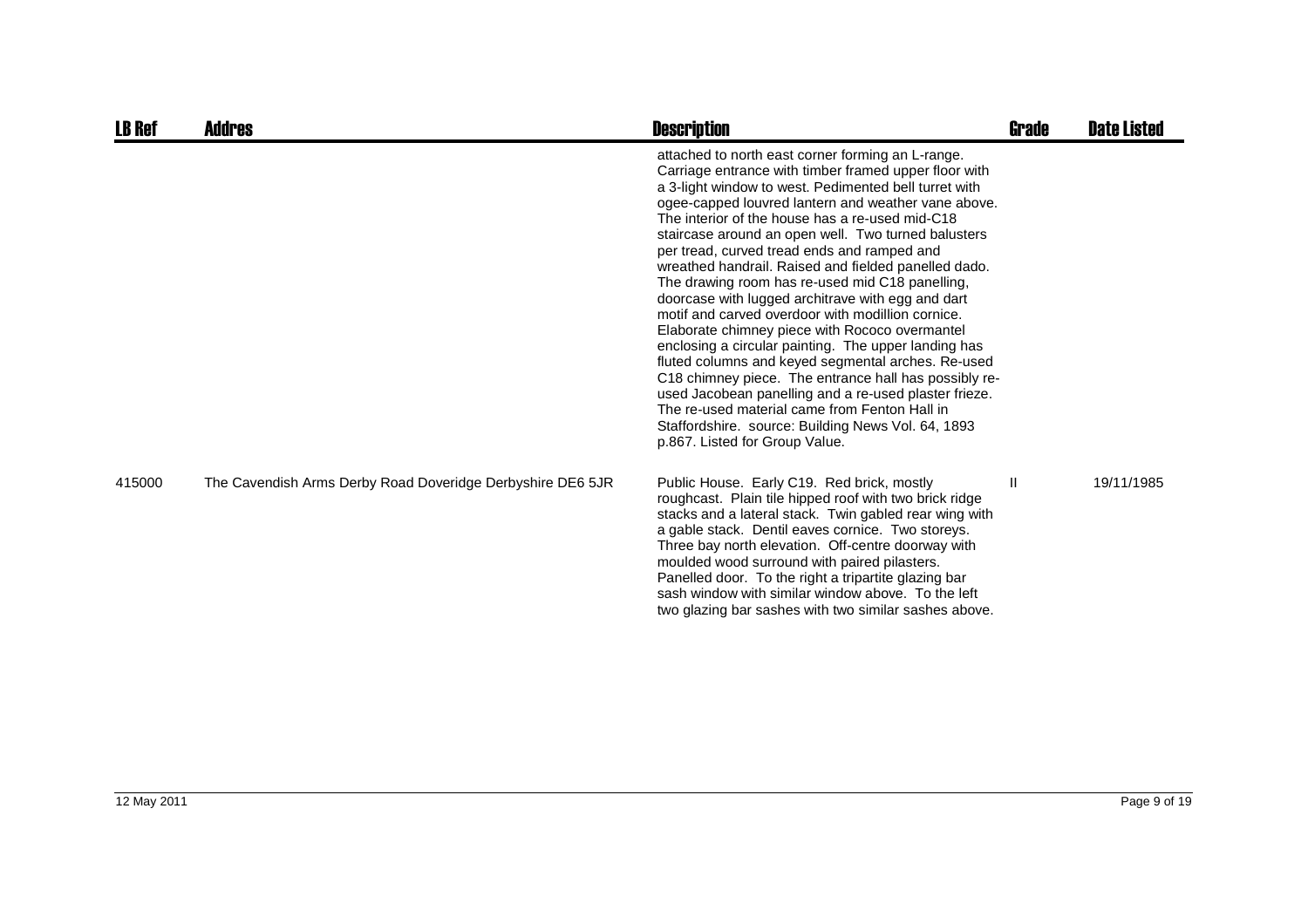| <b>LB Ref</b> | <b>Addres</b>                                | <b>Description</b>                                                                                                                                                                                                                                                                                                                                                                                                                                                                                                                                                                                                                                                                                                                                                                                                                                                                                                                                    | Grade | <b>Date Listed</b> |
|---------------|----------------------------------------------|-------------------------------------------------------------------------------------------------------------------------------------------------------------------------------------------------------------------------------------------------------------------------------------------------------------------------------------------------------------------------------------------------------------------------------------------------------------------------------------------------------------------------------------------------------------------------------------------------------------------------------------------------------------------------------------------------------------------------------------------------------------------------------------------------------------------------------------------------------------------------------------------------------------------------------------------------------|-------|--------------------|
| 415001        | Eaton Hall Farm Doveridge Derbyshire DE6 5LN | Farmhouse. Early C18 and mid Cl9. Red brick, plain II<br>tile hipped roof with two brick stacks. Two storeys plus<br>attics. First floor band. Two bay symmetrical west<br>elevation. Central doorway with flat brick arch and a<br>secondary arch above. C20 door. Flanked on each<br>side by broad 4-light mid-C19 wooden casement<br>windows. Flat arched brick lintels above of C18<br>narrower sash windows. Two further blocked C18<br>windows. Two similar mid - C19 windows above and<br>evidence of five blocked C18 sash windows. Two<br>large mid - C19 gabled dormers above with brick<br>copings and plain kneelers. 2-light casement<br>windows. South elevation of two bays with further<br>blocked C18 windows. Irregular east elevation with a<br>large staircase window. Interior has exposed principal<br>beams and an inglenook. An early C18 style dogleg<br>staircase with closed string and widely spaced turned<br>balusters. |       | 19/11/1985         |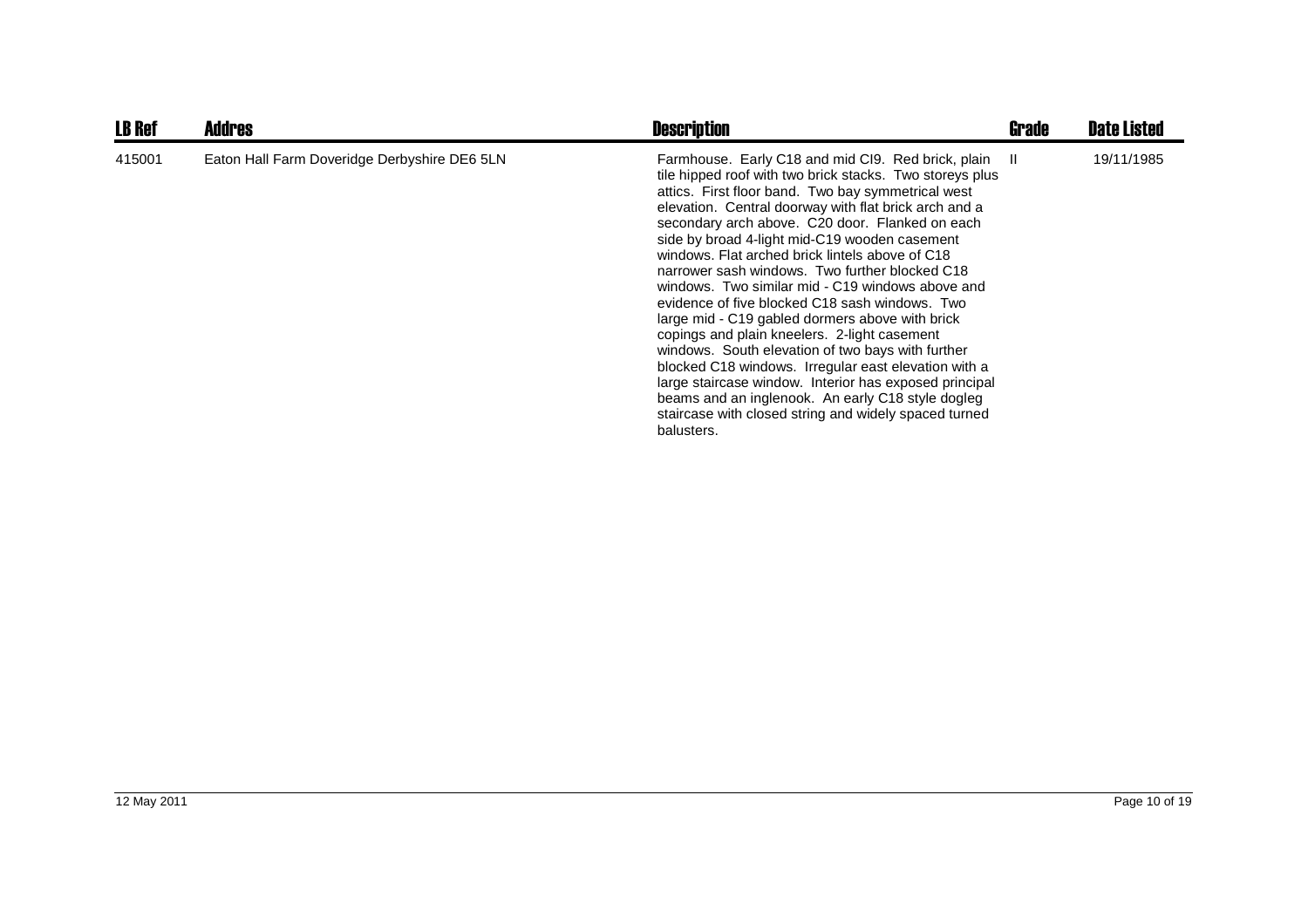| <b>LB Ref</b> | <b>Addres</b>                                              | <b>Description</b>                                                                                                                                                                                                                                                                                                                                                                                                                                                                                                                                                                                                                                                                                                                                                                                                                                                                                                                                                                                                                                                                                                                                                                                                                                                                                                                                                                                                                                                                                                                                                                                                                                                                                                                                                                                                                                                                                                                                                                                                                                                                                                                                                                                             | <b>Grade</b> | <b>Date Listed</b> |
|---------------|------------------------------------------------------------|----------------------------------------------------------------------------------------------------------------------------------------------------------------------------------------------------------------------------------------------------------------------------------------------------------------------------------------------------------------------------------------------------------------------------------------------------------------------------------------------------------------------------------------------------------------------------------------------------------------------------------------------------------------------------------------------------------------------------------------------------------------------------------------------------------------------------------------------------------------------------------------------------------------------------------------------------------------------------------------------------------------------------------------------------------------------------------------------------------------------------------------------------------------------------------------------------------------------------------------------------------------------------------------------------------------------------------------------------------------------------------------------------------------------------------------------------------------------------------------------------------------------------------------------------------------------------------------------------------------------------------------------------------------------------------------------------------------------------------------------------------------------------------------------------------------------------------------------------------------------------------------------------------------------------------------------------------------------------------------------------------------------------------------------------------------------------------------------------------------------------------------------------------------------------------------------------------------|--------------|--------------------|
| 415002        | Flacketts Cottage Flackets Lane Sudbury Derbyshire DE6 5HX | The description has been amended (16.01.91) to read: II<br>House. C16, C17 and C19. timber-framed, the older<br>section close studded with plaster infill, the C17 work<br>with large panels and straight frames, brick nogging.<br>Altered mid-C19 in red brick. Fishscale tile roof with<br>quadrupartite brick ridge stack and a brick gable stack.<br>Two storeys, T-plan, the main range with lobby entry.<br>Three bay west elevation. Right hand two bays have<br>exposed box framing with small upward braces.<br>Doorway against the stack with cambered lintel and<br>plank door. Small square window to right. To the left<br>are two 2-light casement windows placed together.<br>Gabled dormer above with fretted barge boards. Two<br>2-light windows to ground floor with flat brick arches<br>and returned hoodmoulds. Gabled dormer above with<br>fretted barge boards. Left hand part has close<br>studded timber framing many of the studs removed.<br>Two 2-light casement windows placed together. South<br>gable end rebuilt c1850 in red brick with decorative<br>fretted barge boards. Two 2-light windows to ground<br>floor with flat brick arches and returned hoodmoulds.<br>One similar window above. Some timber framing<br>exposed on east wall and internally. Stud partition and<br>exposed ceiling beams. Massive stack at south end<br>with large inglenook fireplaces. Internal framed<br>partitions, chanfered ceiling beams and exposed<br>joists. Cambered door lintel to 1st floor. Braced<br>single purlin roof. --------------------- Cottage. C17<br>timber framed, with lath and plaster, and brick infil.<br>Altered mid - C19 in red brick. Fishscale tile roof with<br>quadrupartite brick ridge stack and a brick gable<br>stack. Two storeys, T-plan. Three bay west<br>elevation. Right hand two bays have exposed box<br>framing with small upward braces. Doorway against<br>the stack with Tudor arched lintel and plank door.<br>Small square window to right. To the left are two 2-<br>light casement windows placed together. Gabled<br>dormer above with fretted barge boards. Left hand<br>part has close studded timber framing to first floor and |              | 19/11/1985         |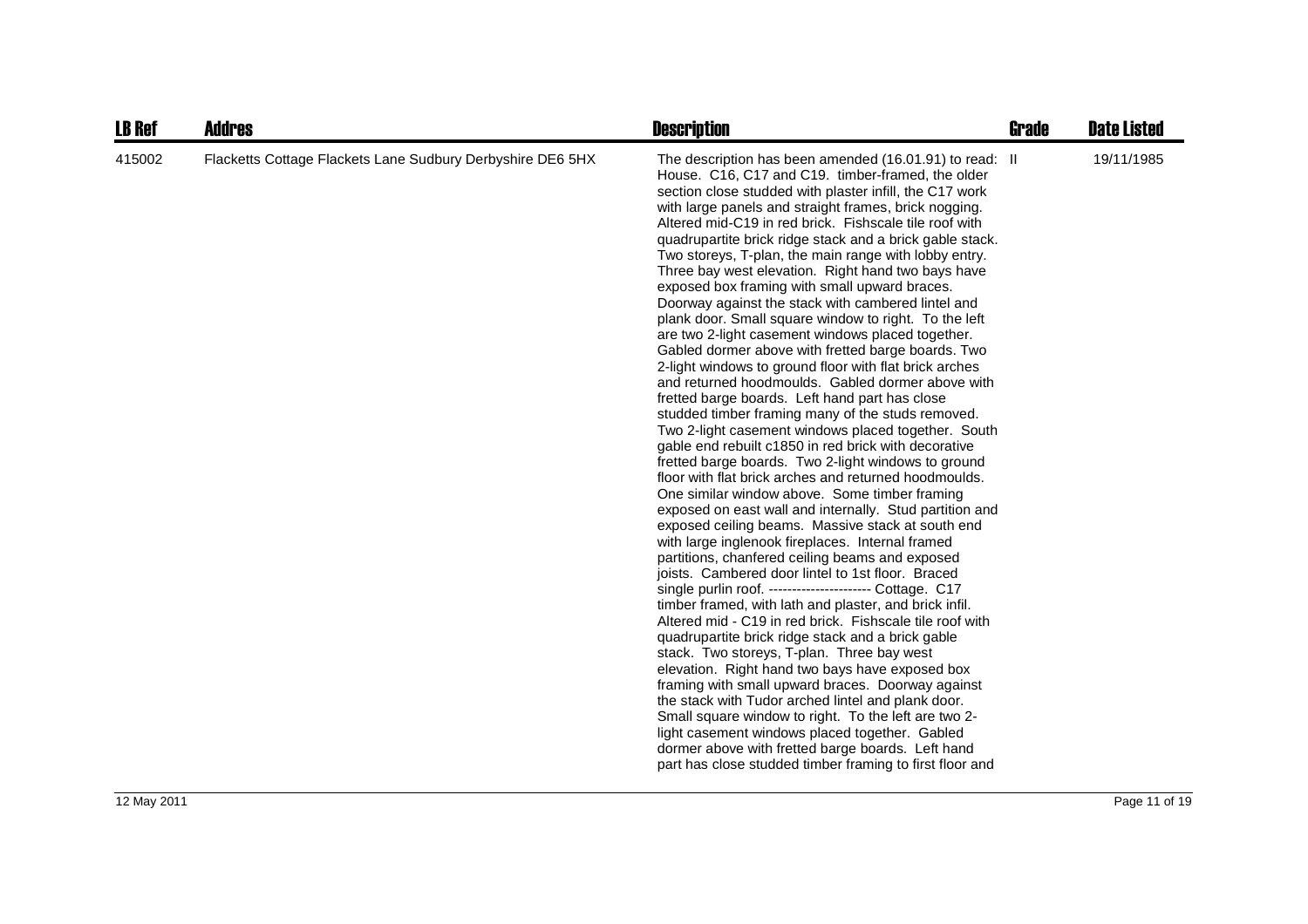| <b>LB Ref</b> | Addres                                                 | <b>Description</b>                                                                                                                                                                                                                                                                                                                                                                                                                                                                                                                                                                                                                                                                                                             | <b>Grade</b> | <b>Date Listed</b> |
|---------------|--------------------------------------------------------|--------------------------------------------------------------------------------------------------------------------------------------------------------------------------------------------------------------------------------------------------------------------------------------------------------------------------------------------------------------------------------------------------------------------------------------------------------------------------------------------------------------------------------------------------------------------------------------------------------------------------------------------------------------------------------------------------------------------------------|--------------|--------------------|
|               |                                                        | box framing below. Two 2-light casement windows<br>placed together. South gable end rebuilt c1850 in red<br>brick with decorative fretted barge boards. Two 2-light<br>windows to ground floor with flat brick arches and<br>returned hoodmoulds. One similar window above.<br>Some timber framing exposed on east wall and<br>internally. Stud partition and exposed ceiling beams.<br>Massive stack at south end with large inglenook<br>fireplaces. Braced single purlin roof.                                                                                                                                                                                                                                              |              |                    |
| 415003        | The Gables Lower Street Doveridge Derbyshire DE6 5NS   | House. Late CI7 and CI9. Brick painted white, plain<br>tile roofs with one brick ridge stack. Stone coped<br>gables with moulded kneelers to main part. One and<br>a half and two storeys. T-plan. South elevation has<br>gabled bay on right with chamfered plinth and<br>elaborately moulded stringcourses at first, second and<br>attic floor levels. Ground and first floor each have two<br>wooden cross windows under gauged brick arches. A<br>2-light window in the gable. Lower C19 wing to left,<br>set back, has lean-to porch and tripartite casement<br>window to ground floor and a similar 2-light window<br>above in a gabled dormer. East elevation retains part<br>of the elaborately moulded stringcourses. | H.           | 13/09/1967         |
| 415004        | Slade House Pickleys Lane Doveridge Derbyshire DE6 5NT | Farmhouse. Early C18 altered late C18. Red brick<br>and plain tile roof with a brick gable stack and a brick<br>stack rising from the pitch of the roof. Two storeys.<br>South elevation of three bays plus an additional lean-<br>to fourth bay. Right hand half early C18 with first and<br>second floor bands. Off centre doorway with C20 door<br>and flimsy wooden porch. Flanked on each side by 3-<br>light wooden casement windows under segment<br>heads. Two similar windows above, either side of a<br>tall staircase windows. Lean-to bay to left has a<br>similar 3-light window. Listed for Group Value.                                                                                                         | Ш            | 19/11/1985         |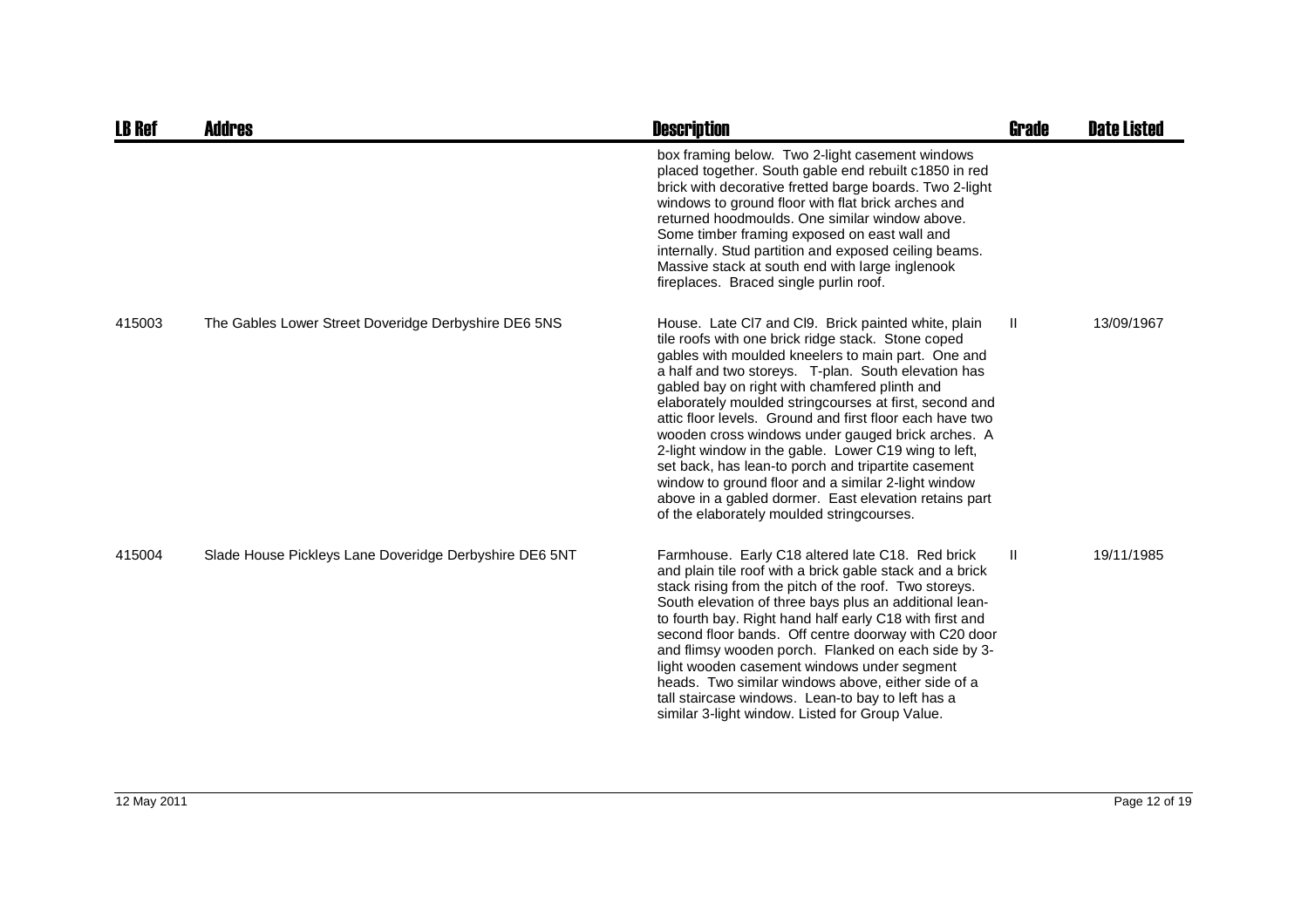| <b>LB Ref</b> | <b>Addres</b>                                               | <b>Description</b>                                                                                                                                                                                                                                                                                                                                                                                                                                                                                                                                                                                                                                                                                                                                                                                                                                                                                                                                                                                                                                                                                                                                                                                                                                                                                                                                                                                                                                                                                                        | <b>Grade</b>  | <b>Date Listed</b> |
|---------------|-------------------------------------------------------------|---------------------------------------------------------------------------------------------------------------------------------------------------------------------------------------------------------------------------------------------------------------------------------------------------------------------------------------------------------------------------------------------------------------------------------------------------------------------------------------------------------------------------------------------------------------------------------------------------------------------------------------------------------------------------------------------------------------------------------------------------------------------------------------------------------------------------------------------------------------------------------------------------------------------------------------------------------------------------------------------------------------------------------------------------------------------------------------------------------------------------------------------------------------------------------------------------------------------------------------------------------------------------------------------------------------------------------------------------------------------------------------------------------------------------------------------------------------------------------------------------------------------------|---------------|--------------------|
| 415005        | The Willows Lower Street Doveridge Derbyshire DE6 5NS       | House. C17 enlarged C20. Timber framed with plain<br>tile roof and brick stacks. Box framing with brick infil.<br>Single storey plus attics. Box framing exposed to<br>north and east. North elevation has an off-centre<br>doorway with Tudor-arched lintel and gabled porch<br>hoed.C20 door. C20 window to the right. C20 flat<br>roofed dormer above. Taller C20 range to right not of<br>listable quality. Listed for Group Value only.                                                                                                                                                                                                                                                                                                                                                                                                                                                                                                                                                                                                                                                                                                                                                                                                                                                                                                                                                                                                                                                                              | $\mathbf{H}$  | 19/11/1985         |
| 415006        | Lower Street Farm Lower Street Doveridge Derbyshire DE6 5NS | Farmhouse. Early C16, with mid C18 rear wing.<br>Close studded timber frame with lath and plaster infil,<br>partly encased in brick in C18. Brick rear wing with<br>first floor band. Plain tile roof. Massive brick ridge<br>stack and a later brick stack in the pitch of the roof.<br>Two storeys. T-plan. Timber framed part has three<br>cell lobby entrance plan. North elevation of three bays<br>with exposed close studding with middle rail and<br>braces below the eaves. Off-centre doorway in line<br>with the stack. Massive studded oak plank door. Two<br>3-light wooden casements to right and a 2-light to left.<br>Three 3-light wooden casements above and a small<br>square window over the door. Timber frame exposed<br>on east gable end wall but encased in brick on west<br>gable end wall. C18 rear wing has 3-light casement<br>windows under segmental arches. Interior has stud<br>partitions and oak plank doors in wooden surrounds<br>with Tudor arches. Some windows have drop<br>shutters. Central room on ground floor has large<br>inglenook and salt cupboard. Room at east end with<br>early C17 panelling and panelled door. Upper floor<br>has three room plan with corridor along south side of<br>the middle room and retains the upper flight-to the<br>attic of the wooden winder staircase. Double purlin<br>roof. Rear wing has raised and fielded panelled doors<br>and a dogleg staircase with turned balusters. Small<br>C <sub>20</sub> addition at south east corner. | <b>IISTAR</b> | 13/09/1967         |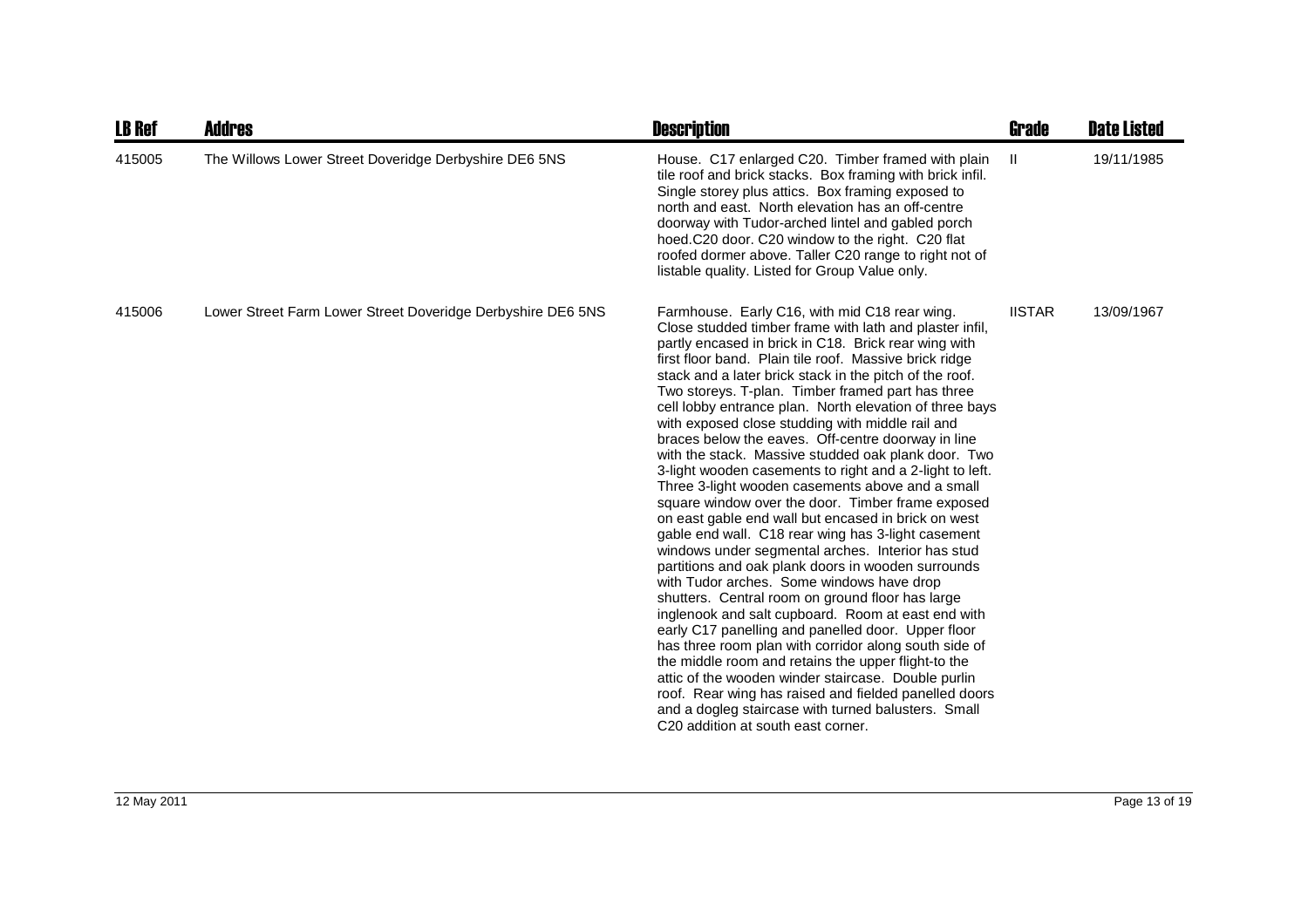| <b>LB Ref</b> | <b>Addres</b>                                               | <b>Description</b>                                                                                                                                                                                                                                                                                                                                                                                                                                                                                                                                                                                                                                                                                                                                       | Grade | <b>Date Listed</b> |
|---------------|-------------------------------------------------------------|----------------------------------------------------------------------------------------------------------------------------------------------------------------------------------------------------------------------------------------------------------------------------------------------------------------------------------------------------------------------------------------------------------------------------------------------------------------------------------------------------------------------------------------------------------------------------------------------------------------------------------------------------------------------------------------------------------------------------------------------------------|-------|--------------------|
| 415007        | Old Hall Farm Lower Street Doveridge Derbyshire DE6 5NS     | Farmhouse. Mid C18. Red brick, plain tile hipped roof II<br>with two brick stacks in the pitch of the roof. First floor<br>brick band. Two storeys. South east elevation,<br>symmetrical, of three broad bays. Central doorway<br>with gauged brick head. Six panelled door. Flanked<br>on each side by 3-light wooden casement windows<br>under gauged brick heads. Central opening half light.<br>Two similar windows above under gauged brick<br>heads, and in the centre a narrower window with<br>gauged brick head and with C20 window. The interior<br>has a broad central corridor the- full depth of the<br>house, with a dogleg staircase at the end. Brick<br>vaulted cellars with a brick tunnel vaulted underground<br>passage leading off. |       | 19/11/1985         |
| 415008        | Woodhouse Farm 11 Marston Lane Doveridge Derbyshire DE6 5JS | Farmhouse. C17 and early C19. Red brick and plain<br>tile roof with a brick ridge stack and a brick gable<br>stack, to front range, and brick gable stacks and a<br>ridge stack to rear range. Dentil eaves cornice. Two<br>storeys plus garrets. Double range plan. Three bay<br>south elevation. Off-centre mid-C20 gabled porch. To<br>the left a broad, low, 3-light wooden casement window<br>under segmental head. Two similar windows to right<br>and three similar windows above. The interior has<br>stud partition walls, stop chamfered beams and an<br>early C19 open well staircase with stick balusters.                                                                                                                                   | - II  | 19/11/1985         |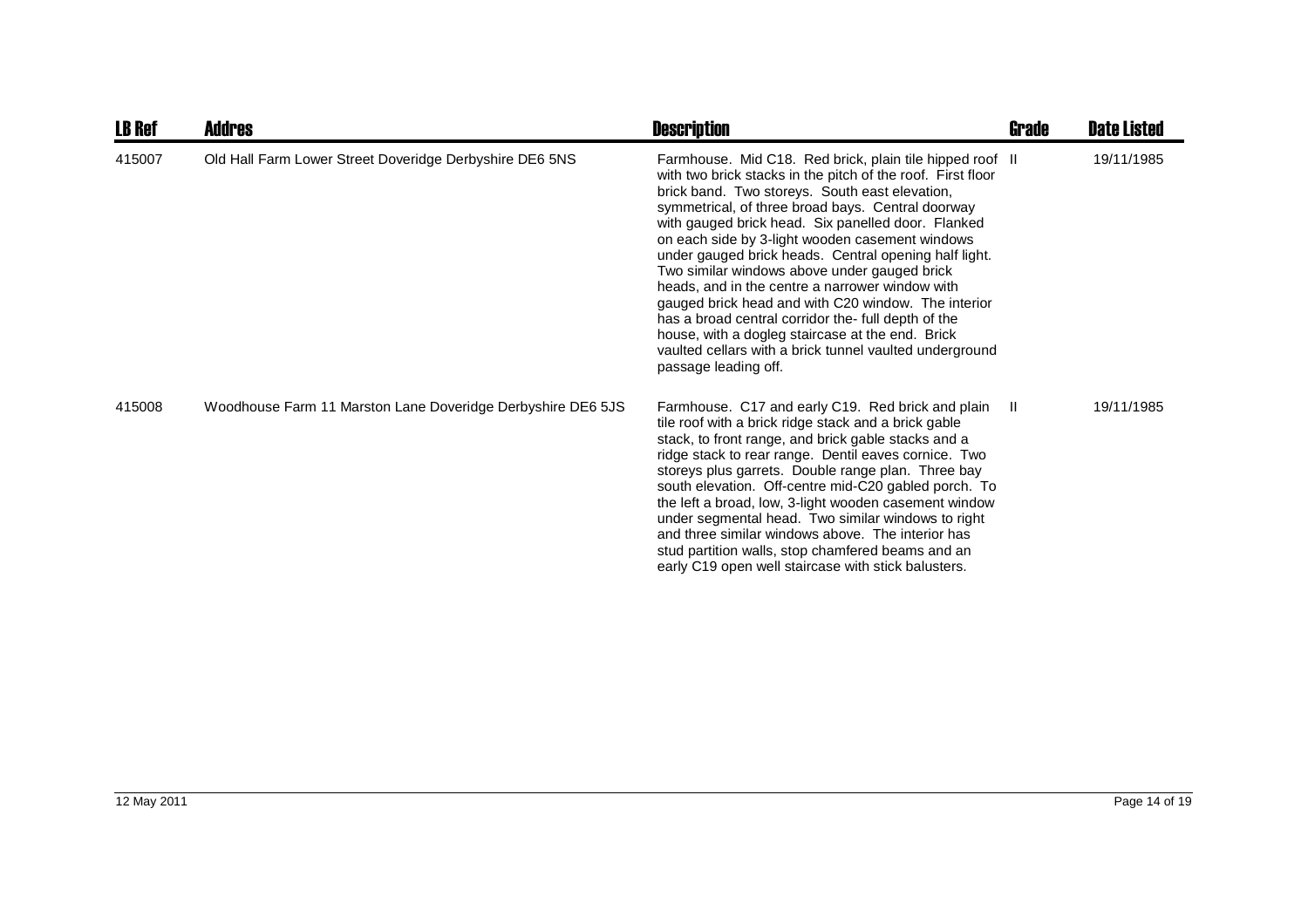| <b>LB Ref</b> | <b>Addres</b>                                            | <b>Description</b>                                                                                                                                                                                                                                                                                                                                                                                                                                                                                                                                                                                                                                                                                                                   | <b>Grade</b> | <b>Date Listed</b> |
|---------------|----------------------------------------------------------|--------------------------------------------------------------------------------------------------------------------------------------------------------------------------------------------------------------------------------------------------------------------------------------------------------------------------------------------------------------------------------------------------------------------------------------------------------------------------------------------------------------------------------------------------------------------------------------------------------------------------------------------------------------------------------------------------------------------------------------|--------------|--------------------|
| 415009        | Old Vicarage 11 Church Lane Doveridge Derbyshire DE6 5NN | Vicarage, now a private house. C18 and early C19.<br>Red brick and brick cement rendered. Hipped welsh<br>slate roof with three ridge stacks. Two storeys. Three<br>by three bay early C19 block. South elevation has a<br>canted bay window to left and a tripartite glazing bar<br>sash window to right. Three glazing bar sashes<br>above. West elevation has two glazing bar sashes on<br>either side of glazed double doors, with moulded stone<br>architrave. Three glazing bar sashes above. Lower<br>wing to left has dentil eaves cornice and glazing bar<br>sashes underwedge lintels. Inside, C18 staircase with<br>curved tread ends, three turned balusters per tread<br>and a ramped handrail. Listed for Group Value. | -II          | 19/11/1985         |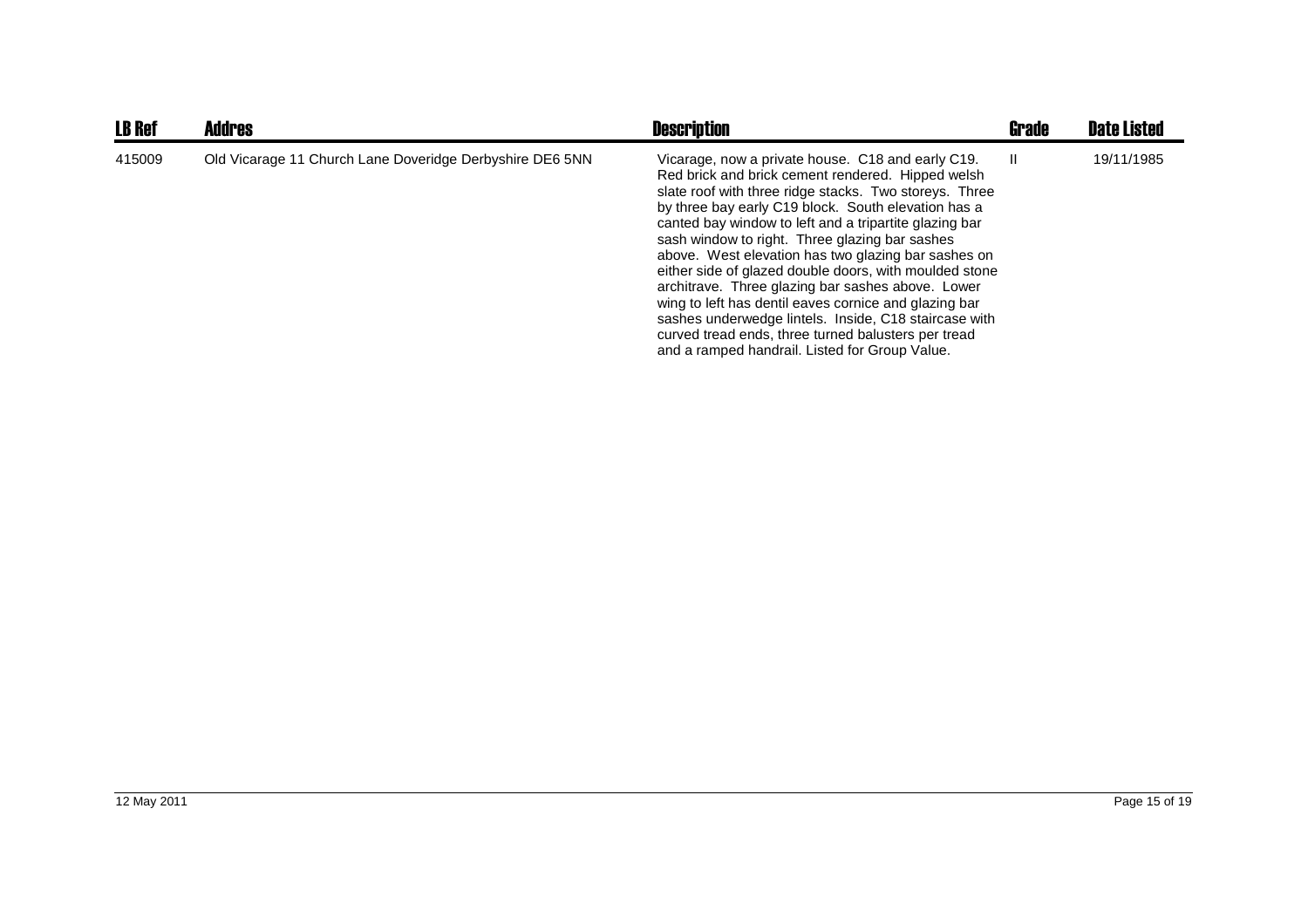| <b>LB Ref</b> | <b>Addres</b>                                            | <b>Description</b>                                                                                                                                                                                                                                                                                                                                                                                                                                                                                                                                                                                                                                                                                                                                                                                                                                                                                                                                                                                                                                                                                                                                                                                                                                                                                                                                                                                                                                                                                                                                                                                                                                                                                                                                                                                                                                                                                                                                                                                                                                                                                                                                                                                | Grade         | <b>Date Listed</b> |
|---------------|----------------------------------------------------------|---------------------------------------------------------------------------------------------------------------------------------------------------------------------------------------------------------------------------------------------------------------------------------------------------------------------------------------------------------------------------------------------------------------------------------------------------------------------------------------------------------------------------------------------------------------------------------------------------------------------------------------------------------------------------------------------------------------------------------------------------------------------------------------------------------------------------------------------------------------------------------------------------------------------------------------------------------------------------------------------------------------------------------------------------------------------------------------------------------------------------------------------------------------------------------------------------------------------------------------------------------------------------------------------------------------------------------------------------------------------------------------------------------------------------------------------------------------------------------------------------------------------------------------------------------------------------------------------------------------------------------------------------------------------------------------------------------------------------------------------------------------------------------------------------------------------------------------------------------------------------------------------------------------------------------------------------------------------------------------------------------------------------------------------------------------------------------------------------------------------------------------------------------------------------------------------------|---------------|--------------------|
| 415496        | Manor House 15 Chapel Green Doveridge Derbyshire DE6 5JY | House. Early C18 and early C20. Red brick and plain<br>tile hipped roofs with four brick stacks. First and<br>second floor brick bands. white painted dentilled<br>eaves cornice. H-plan with early C20 wing to north.<br>Two storeys. West elevation of four bays. Three right<br>hand bays originally symmetrical with the outer bays<br>projecting. Recessed centre bay now has projecting<br>early C20 brick porch with plain stone entablature and<br>dentilled pediment. Keyed round-arched doorway<br>flanked by pilasters. Plank door and glazed overlight.<br>Top hung casements on either side with leaded lights.<br>Three-light wooden casement window above with<br>transom. Gauged brick lintel with keyblock. Left hand<br>bay has a similar 3-light window to ground and first<br>floor and right bay has a similar window to the first<br>floor. The one to the ground floor has been replaced<br>by an early C20 canted bay. Two hipped-roof dormers<br>on projecting bays. Early C20 wing to left has<br>projecting flat roofed ground floor bay with early C18<br>style cross window. Early C18 style 2-light window<br>above. Roof dormer. Garden elevation has similar 3<br>and 4-light windows with transoms. Left hand bay has<br>to the ground floor an early C20 bow window.<br>Attached to the north east corner is an early C18<br>outbuilding said to have been an oast house. Pitched<br>roof with one brick gable stack. Brick bands and<br>dentilled eaves cornice. Two storeys with 3-light<br>casement window under segment head to west. Blind<br>openings and ventilation holes to north and south.<br>Interior of house has oak panelled entrance hall and<br>open well staircase rising through three storeys.<br>Panelling continues to first floor. The staircase has<br>closed string, turned balusters and ramped handrail.<br>C17 style panelling. Stone flag floor to entrance hall,<br>and raised and fielded panel doors. Curved C17<br>overmantel, possibly German. The sitting room has a<br>Flemish style chimneypiece. Dining room has a neo-<br>Jacobean chimneypiece incorporating genuine<br>fragments. Early C18 back staircase with turned | <b>IISTAR</b> | 13/09/1967         |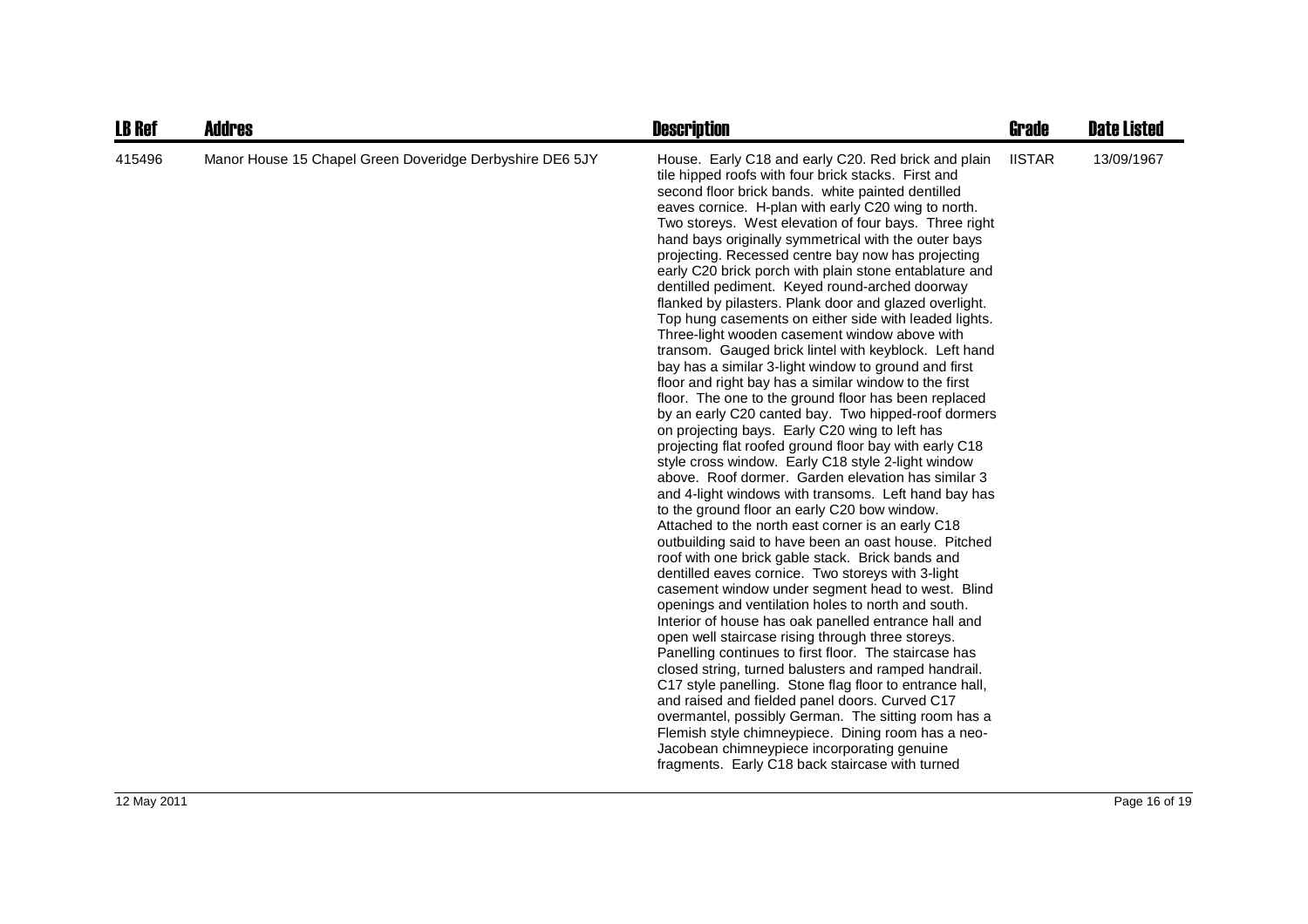| <b>LB Ref</b> | Addres                                                       | <b>Description</b>                                                                                                                                                                                                                                                                                                                                                                                                                                                                                                                                                                                                                                                                                                                                                                                                                       | Grade        | <b>Date Listed</b> |
|---------------|--------------------------------------------------------------|------------------------------------------------------------------------------------------------------------------------------------------------------------------------------------------------------------------------------------------------------------------------------------------------------------------------------------------------------------------------------------------------------------------------------------------------------------------------------------------------------------------------------------------------------------------------------------------------------------------------------------------------------------------------------------------------------------------------------------------------------------------------------------------------------------------------------------------|--------------|--------------------|
|               |                                                              | balusters.                                                                                                                                                                                                                                                                                                                                                                                                                                                                                                                                                                                                                                                                                                                                                                                                                               |              |                    |
| 415497        | Brookside Cottage Pickleys Lane Doveridge Derbyshire DE6 5NT | Three cottages, now all one. C17 and mid C19.<br>Timber framed with brick infil. Thatched roof with two<br>brick ridge stacks. Brick plinth. Box framed with<br>outshot to north. Single storey plus attics. Irregular<br>four bay south elevation. To the left a 3-light<br>casement window. To the right a doorway with C20<br>gabled hood on brackets and plank door. To the right<br>again a large C20 casement window and a C20 lean-<br>to conservatory. Partly raised in mid-C19 in brick with<br>three gables. Jagged brick band. Three 2-light-<br>casements: Box framing exposed on West gable end,<br>and on west end of outshot. Interior has a passage<br>along the north side. Two ground floor rooms at the<br>west end have exposed beams and inglenook<br>fireplaces. One upper cruck truss. Listed for Group<br>Value. | $\mathbf{H}$ | 19/11/1985         |
| 415498        | Heath House Flackets Lane Sudbury Derbyshire DE6 5PE         | Farmhouse. Late C18 and early C19. Red brick with<br>plain tile roof. Two brick gable stacks and a brick<br>ridge stack. Brick dentil eaves cornice. Two storeys<br>plus garetts. Four bay south elevation, 3 plus 1. Right<br>hand three bays symmetrical with central doorway<br>under segment head. Six panelled door, Tripartite<br>early C19 'Trafalgar' porch with latticework panels.<br>Flanked on each side by 3-light casement windows<br>under segment heads. Two light window above with<br>segment head, flanked on each side by similar 3-light<br>windows. Further bay to left with a similar 3-light<br>window to each floor. Small low attic window beneath<br>the eaves in the centre.                                                                                                                                 | $\mathbf{H}$ | 19/11/1985         |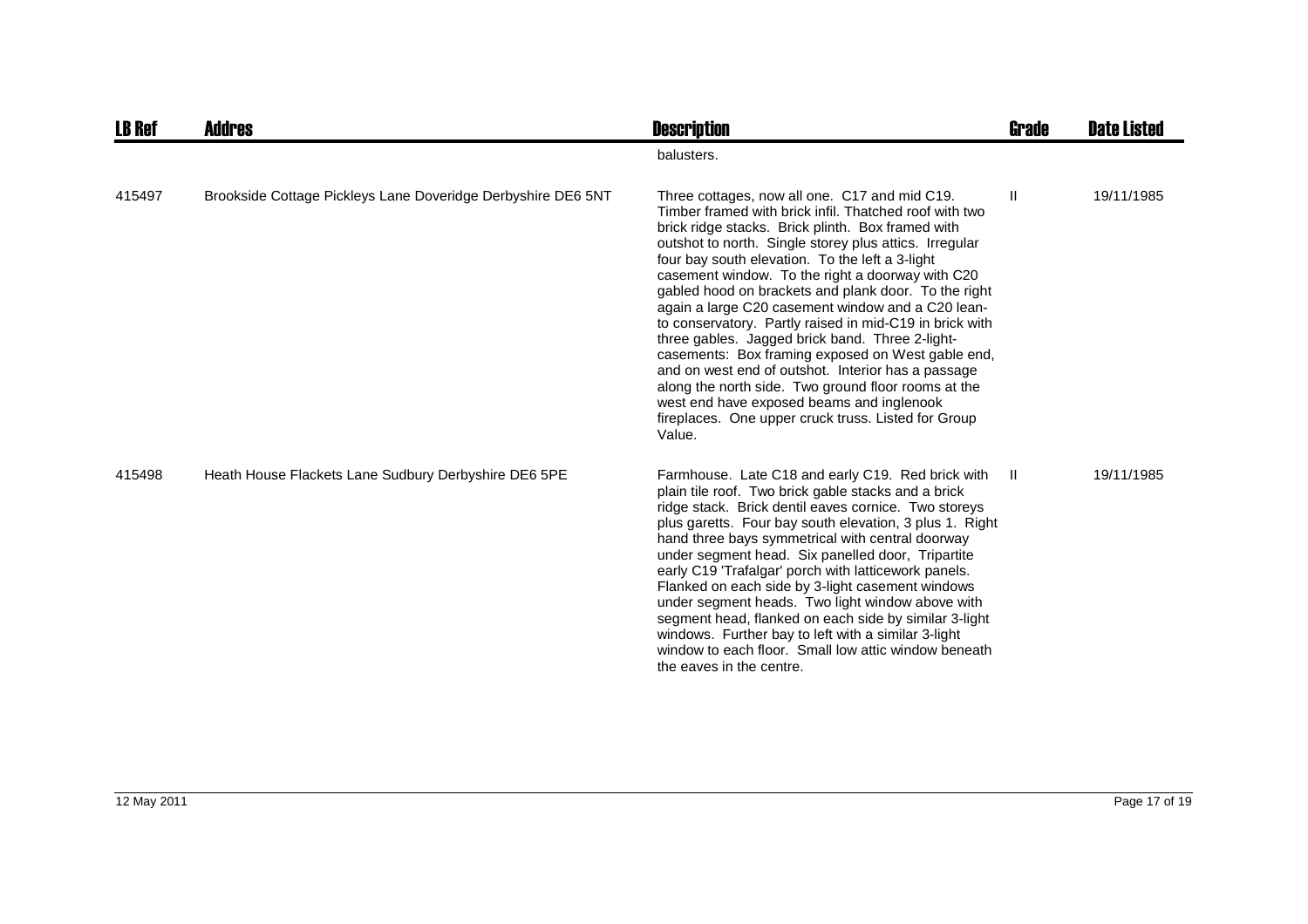| <b>LB Ref</b> | <b>Addres</b>                                         | <b>Description</b>                                                                                                                                                                                                                                                                                                                                                                                                                                                                                                                                                                                                                                                                                               | <b>Grade</b> | <b>Date Listed</b> |
|---------------|-------------------------------------------------------|------------------------------------------------------------------------------------------------------------------------------------------------------------------------------------------------------------------------------------------------------------------------------------------------------------------------------------------------------------------------------------------------------------------------------------------------------------------------------------------------------------------------------------------------------------------------------------------------------------------------------------------------------------------------------------------------------------------|--------------|--------------------|
| 415499        | North Lodge Upwoods Road Doveridge Derbyshire DE6 5LL | Farmhouse. Early C19, Red brick with plain tile roof.<br>Brick gable stacks and one ridge stack. Three<br>storeys. Three bay south elevation. Off-centre<br>doorway with panelled door, the top two panels<br>glazed. Open flat-roofed wooden porch on fluted<br>columns. To the left a segment headed casement<br>window. To the right two segment headed windows,<br>the first with a glazing bar sash, the second with<br>wooden casement. Three similar windows above, only<br>the left hand one with a glazing bar sash. Two similar<br>but smaller windows above, the left hand one with a<br>glazing bar sash, the right with casements. To the<br>right a blind window with sash type window painted on. | -II.         | 19/11/1985         |
| 415500        | Eaton Dovedale Farm Doveridge Derbyshire DE6 5LP      | Farmhouse. Late C18. Red brick with plain tile roof,<br>brick ridge stack and brick gable stack. Brick dentil<br>eaves cornice. Two storeys plus garetts. Long five<br>bay west elevation. Off-centre doorway with moulded<br>surround and mid C19 half glazed door. To the right a<br>3-light wooden casement window under a segmental<br>head. Similar window to left and similar but smaller<br>window to left again. Five similar windows above.<br>East elevation has a tall staircase window.                                                                                                                                                                                                              | $\mathbf{I}$ | 19/11/1985         |